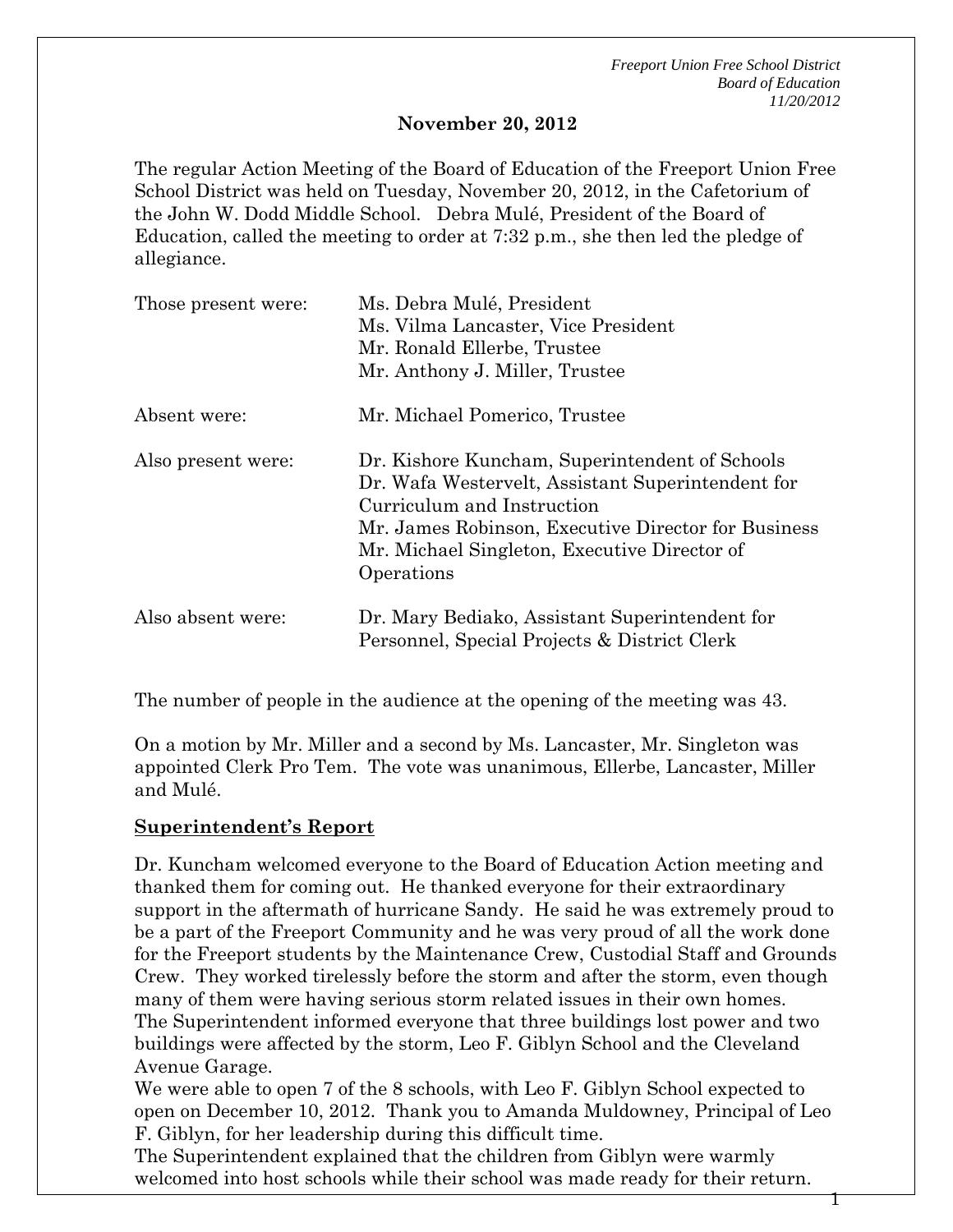The Kindergarten and 1<sup>st</sup> grades were welcomed to Columbus Avenue School, 2<sup>nd</sup> grades were welcomed to Bayview Avenue School, 3rd grades were welcomed to New Visions School and 4th grades were welcomed to Archer Street School. The Cleveland Avenue field and Field House took on 4 feet of water, damaging equipment that included 2 new trucks. The District is working with FEMA, New York State Insurance and New York State Department of Emergency Management. The Superintendent went on to say that he expects, in the end, that there will not be any expense to the District.

Thank you to the Board of Education for their unconditional support and for coming out the day of the Nor'easter to meet and pass a special resolution regarding the Governor of New York's executive order to extend the deadline to pay school taxes.

The Superintendent also thanked Freeport Village Officials. They have been terrific in the process, combining forces and resources to get everything cleaned up. A thank you also goes out to Mr. James Robinson, Executive Director for Business and Ms. Claudia Hardes, Supervisor of Transportation for going above and beyond during the aftermath of Hurricane Sandy and the Nor'easter that followed. Many have done tremendous work and deserve acknowledgement for their efforts, the FTA, school organizations, other staff members and many community organizations.

Superintendent Kuncham continued his report with the following remarks:

- The District will be making up days during the February break. School will now be open February 19, 2013 through February 22, 2013.
- We have received many letters from residents acknowledging the students who have gone out to help them. The stories are heartwarming.
- Groups have formed to reach out to help Freeport. One group is named "Friends of Freeport" in Carle Place. They are holding a fundraiser.
- Ms. Debra Mulé and Dr. Kuncham presented a certificate of appreciation to Ms. Madalena Buffalino and Ms. Rachael Martines (daughter of Mr. Doug Martines) of Carle Place as the organizers of "Friends of Freeport".
- For the second year in a row Freeport High School students are finalists in the 2012-2013 Siemens Competition in Math Science and Technology. Congratulations to Jessica Ramos and Lee Stetson.
- Dowling College has selected Ms. Sherill Spruill, Choral Teacher at Dodd and Ms. Peggy Parigoris, FHS Science Teacher as "Educators of the Month".

 Mr. John O'Mard, Principal of John W. Dodd Middle School introduced Mr. Adam Rubin, Band Teacher. Mr. Rubin led the Dodd Band in 2 selections that were enjoyed by all.

## Unsung Hero

The Superintendent introduced Mr. John O'Mard, Principal of John W. Dodd Middle School. Mr. O'Mard spoke of Dodd's Unsung Hero, Sig Feile, owner of Atlantic Nursery, as someone who has always gone above and beyond. He is generous with his time, donations and support. Mr. Feile thanked everyone and remarked that small businesses support the community and his wish is for the

2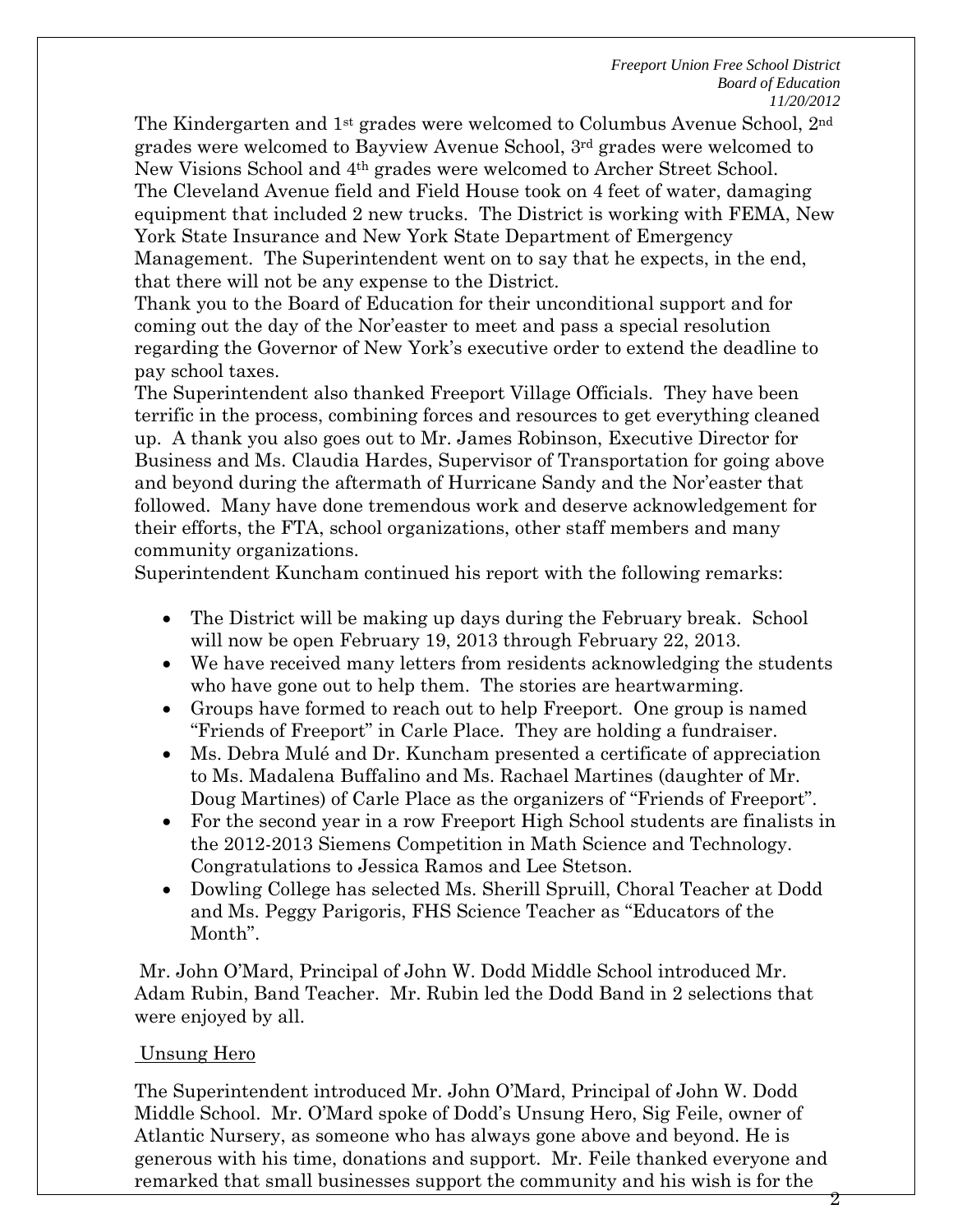community to support their local small businesses. A pin and a plaque were presented.

## **Questions from the Public**

The public was given the opportunity to address the Board of Education. Each speaker was allowed to address the Board for four minutes on the Agenda only. The Board and administration addressed the comments from the public.

## **Items for Action**

On a motion by Mr. Ellerbe and a second by Ms. Lancaster, the following items were approved on a Consent Agenda. The vote was unanimous, Ellerbe, Lancaster, Miller and Mulé.

## **Acceptance of the Minutes**

**BE IT RESOLVED** that the Board of Education of the Freeport Union Free School District hereby accepts the minutes of the following meetings as written: October 17, 2012; November 8, 2012.

## **Leave of Absence**

**BE IT RESOLVED**, that the Board of Education of the Freeport Union Free School District hereby grants a request for leave of absence as listed below:

**Nancy Williams**, Art Teacher, effective October 15, 2012 through January 31, 2013 for child care.

**Christine Molnar,** Elementary Teacher, extension of a leave beginning October 12, 2012 now through January 14, 2013, for health reasons.

**Jessica Crowley**, English Teacher, effective October 22, 2012 through February 1, 2013, for child care.

**Ana Alves Lee,** Cleaner, extension of a leave, beginning October 31, 2012, now through January 2, 2013.

## **Change of Status**

**BE IT RESOLVED,** that the Board of Education of the Freeport Union Free School District hereby approves the following change of status as listed below:

**Lucretia Valerie-Randazzo**, full-time Teaching Assistant, effective October 29, 2012, change to part-time Teaching Assistant at Leo F. Giblyn. New salary \$10,616.

# **Resignation of Staff**

**BE IT RESOLVED**, that the Board of Education of the Freeport Union Free School District hereby accepts the letter(s) of resignation from the following staff member(s) as listed below:

3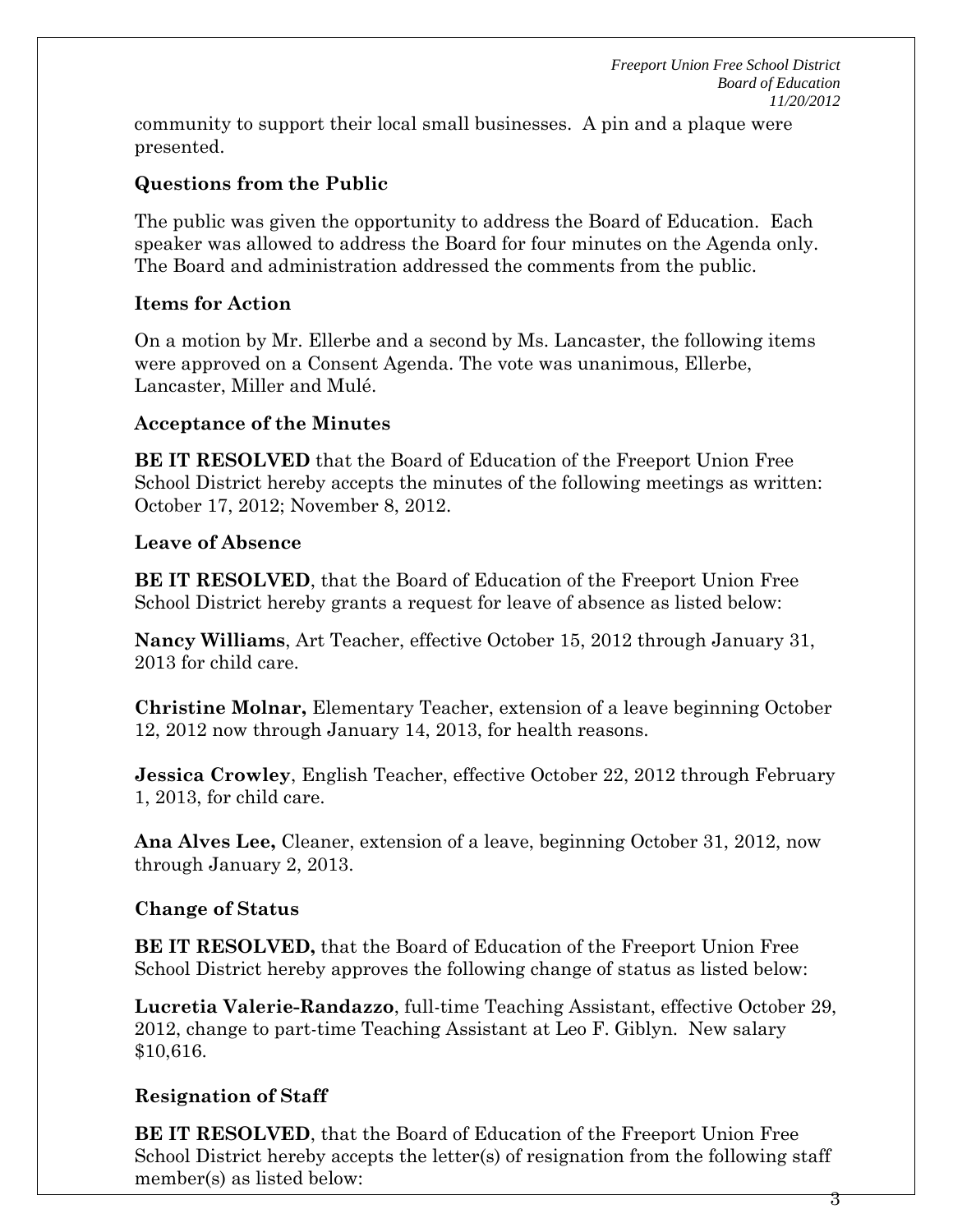**Theresa Duran**, full-time Teaching Assistant, effective November 2, 2012, for personal reasons.

**Ellen Parker-Galluccio,** Permanent Substitute, effective October 31, 2012, for personal reasons.

**Laura Holder-Gibbs**, Assistant Principal, effective December 7, 2012, for personal reasons.

## **Appointment of Staff - Temporary**

**BE IT RESOLVED**, that the Board of Education of the Freeport Union Free School District, upon the recommendation of the Superintendent, hereby appoints the individuals listed in the attached Appointment of Staff Report - Temporary, in accordance with the rules of the Board of Regents. These individuals shall possess appropriate certification allowing them to serve as teachers in the public schools of New York.

**Lindsey McClain**, full-time Teaching Assistant, a temporary appointment effective October 15, 2012 through August 31, 2013. Compensation will be according to the FTAA Contract (prorated) \$18,753.50. Assignment: Bayview/New Visions.

### **Appointment of Staff – Probationary**

**BE IT RESOLVED**, that the Board of Education of the Freeport Union Free School District, upon the recommendation of the Superintendent, hereby appoints the individuals listed in the attached Appointment of Staff Report - Temporary, in accordance with the rules of the Board of Regents. These individuals shall possess appropriate certification allowing them to serve as teachers in the public schools of New York

**Terri Cariello**, full-time Teaching Assistant, a probationary appointment effective October 29, 2012 through October 28, 2015, with an anticipated tenure date of October 29, 2015. Compensation will be according to the FTAA Schedule at \$18,753.50. Assignment: Giblyn.

## **Appointment of Winter Coaching Staff 2012-2013**

**BE IT RESOLVED** that the Board of Education of the Freeport Union Free School District, upon the recommendation of the Superintendent, hereby appoints the individuals listed below, in accordance with the rules of the Board of Regents. These individuals shall possess appropriate certification allowing them to serve as teachers or other staff in the public schools of New York.

| <b>Coaches Names</b> | Position                    | <b>Step</b> |                | Salary   |
|----------------------|-----------------------------|-------------|----------------|----------|
| DeBonis, Robert      | Boys' Varsity Basketball    | 3rd         | $\mathcal{S}$  | 9,527.00 |
| Mohrman, Harry       | Boys' JV Basketball         | 3rd         | $\mathcal{S}$  | 6,318.00 |
| Gordon, David        | Boys Modified Basketball 8R | 3rd         | -S             | 4,250.00 |
| Timmes, Bill         | Boys Modified Basketball 7R | 3rd         | $\mathbf{\Re}$ | 4,250.00 |

4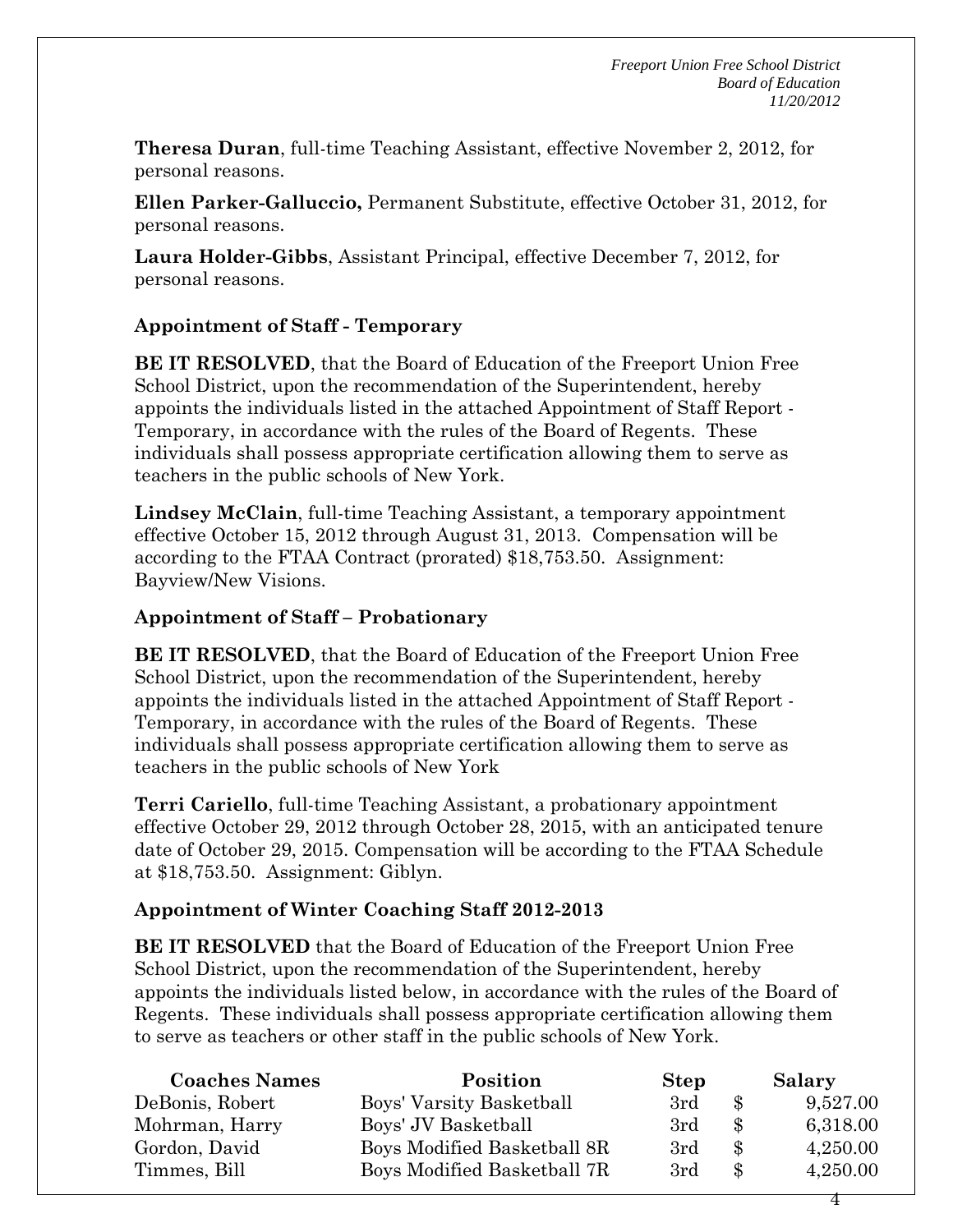|                         | <b>Freeport Union Free School District</b> |                           |       |            |
|-------------------------|--------------------------------------------|---------------------------|-------|------------|
|                         |                                            | <b>Board of Education</b> |       |            |
|                         |                                            |                           |       | 11/20/2012 |
| Jones, Meredith         | Girls Varsity Basketball                   | 3rd<br>3rd                | \$    | 9,527.00   |
| Lloyd-Forde, Lakisha    | Girls JV Basketball                        |                           | \$    | 6,318.00   |
| Anisis, Kristen         | Girls Modified Basketball 7R               | 1st                       | \$    | 3,761.00   |
| Jackson-Wodden, Tiffany | Girls Modified Basketball 8R               |                           | \$    | 4,250.00   |
| Schrader, Sallyann      | <b>Boys Varsity Bowling</b>                |                           | \$    | 4,249.00   |
| Shultis, Eileen         | <b>Girls Varsity Bowling</b>               | 3rd                       | \$    | 4,249.00   |
| Kolodny, Laurie         | Varsity Cheerleading                       | 3rd                       | \$    | 3,910.00   |
| Gayle, Cheryl           | Varsity Cheerleading Asst.                 | 3rd                       | \$    | 3,504.00   |
| Cotter, Victoria        | JV Cheerleading                            | 3rd                       | \$    | 3,098.00   |
| Sasso, Nina             | Modified Cheerleading 8R                   | 3rd                       | \$    | 2,537.00   |
| Mazzola, Anthony        | Modified Cheerleading 7R                   | 2nd                       | \$    | 2,428.00   |
| Moore, Major Donald     | <b>Boys Varsity Rifle</b>                  | 3rd                       | \$    | 5,182.00   |
| Murphy, Carole          | <b>Boys Varsity Swimming</b>               | 3rd                       | \$    | 7,300.00   |
| Pohlman, Jesse          | Boys Varsity Swimming Asst.                | 2nd                       | \$    | 4,670.00   |
| Martelo, Jose           | Girls Modified Volleyball 7R               | 2nd                       | \$    | 3,121.00   |
| Blount, Eric            | Girls Modified Volleyball 8R               | 3rd                       | \$    | 3,357.00   |
| Gilreath, Charles       | <b>Boys Varsity Winter Track</b>           | 3rd                       | \$    | 6,241.00   |
| Williams, Tia           | Girls Varsity Winter Track                 | 3rd                       | \$    | 6,241.00   |
| Yearwood, Felicia       | Girls Varsity Asst. Winter Track           | 3rd                       | \$    | 4,539.00   |
| Chetti, Joseph          | <b>Boys Varsity Head Wrestling</b>         | 3rd                       | \$    | 8,031.00   |
| Cellan, Russell         | Boys Varsity Asst. Wrestling               | 3rd                       | \$    | 5,628.00   |
| Medina, Isreal          | Boys JV Wrestling                          | 3rd                       | \$    | 5,628.00   |
| Gordon, David           | Boys Modified Head Wrestling               | 3rd                       | \$    | 5,281.00   |
| Jones, Jimmy            | Boys Modified Asst. Wrestling              | 3rd                       | \$    | 5,281.00   |
| Whelan, Steven          | Boys Modified Asst. Wrestling              |                           | \$    | 5,281.00   |
| Elmore, Toby            | Winter Weight Training                     | 3rd                       | \$    | 2,116.00   |
| Zito, George            | <b>Athletic Trainer</b>                    | 3rd                       | \$    | 6,663.00   |
| Morris, Melva           | Athletic Supervisor (Per Event)            |                           | $\$\$ | 49.67      |

#### **CSE/CPSE Minutes**

**BE IT RESOLVED,** that the Board of Education of the Freeport Union Free School District hereby accepts the minutes of the meetings of the Committee on Special Education and the Committee on Preschool Special Education for the following dates:

September 4, 14, 23, 27, 28, 29, 2012; October 1, 3, 4, 5, 9, 10, 11, 12, 15, 16, 17, 18, 19, 20, 22, 23, 25, 2012.

#### **Other Items for Action**

On a motion by Mr. Miller and a second by Mr. Ellerbe the following item was approved:

#### **Retirement of Staff**

**BE IT RESOLVED,** that the Board of Education of the Freeport Union Free School District hereby accepts the letter of resignation for the purpose of retirement from the following staff member as listed: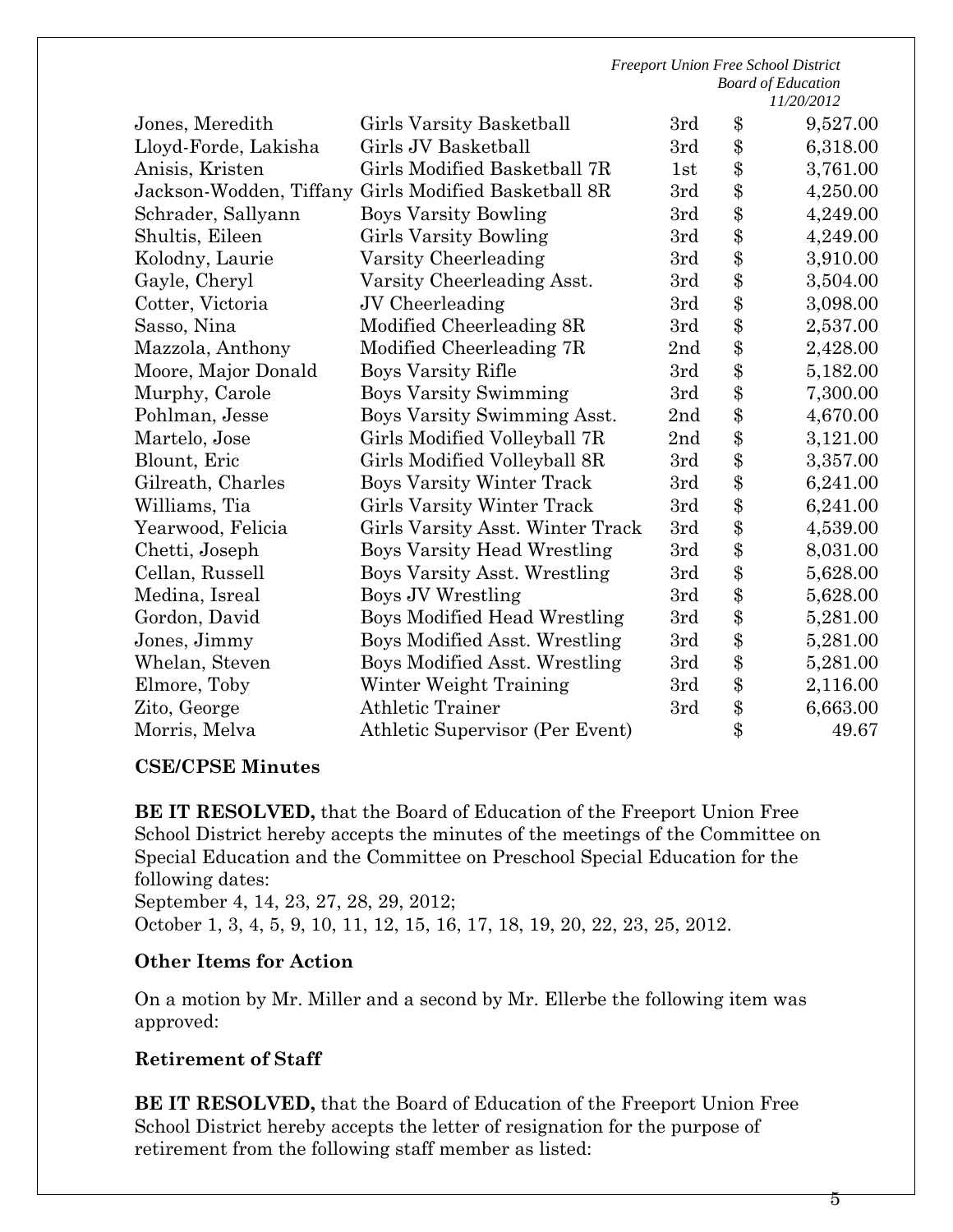**Rebecca Lima**, Cleaner, effective February 27, 2013, after serving the children of Freeport for more than 25 years.

The motion carried unanimously**.** The vote was; Ellerbe, Lancaster, Miller and Mulé.

On a motion by Mr. Ellerbe and a second by Ms. Lancaster, the following item was approved:

# **Approval of Consultants**

**BE IT RESOLVED,** that the Board of Education hereby approves agreements between the following consultants and the Freeport Union Free School District, as per the following list; and

**BE IT FURTHER RESOLVED**, that the Board of Education authorizes the Superintendent (or his designee) to execute said agreements on its behalf.

## **Appointment of Consultants**

**BE IT RESOLVED,** that the Board of Education hereby approve the agreement between the following consultants and the Freeport Union Free School District, as per the attached list for ; and

**BE IT FURTHER RESOLVED**, that the Board of Education authorizes the Superintendent (or his designee) to execute said agreements on its behalf.

| Victor    | Archer,        | Implementation of the        | \$800 per day | Title IIA |
|-----------|----------------|------------------------------|---------------|-----------|
| Jaccarino | Bayview,       | <b>Common Core Learning</b>  | for a         | Grant     |
|           | Giblyn, New    | <b>Standards for English</b> | maximum total | funds     |
|           | Visions,       | Language Arts.               | amount of of  |           |
|           | Atkinson, $\&$ |                              | \$12,000      |           |
|           | Dodd Middle    |                              |               |           |
|           | Schools        |                              |               |           |

The motion carried unanimously**.** The vote was; Ellerbe, Lancaster, Miller and Mulé.

On a motion by Ms. Lancaster and a second by Mr. Miller, the following item was approved:

# **Budget Transfer General Fund November 2012**

**BE IT RESOLVED,** that the Board of Education of the Freeport Union Free School District hereby approves the attached Budget Transfers to the General Fund for November 2012.

The motion carried unanimously**.** The vote was; Ellerbe, Lancaster, Miller, Mulé and Pomerico.

On a motion by Mr. Miller and a second by Mr. Ellerbe the following item was approved: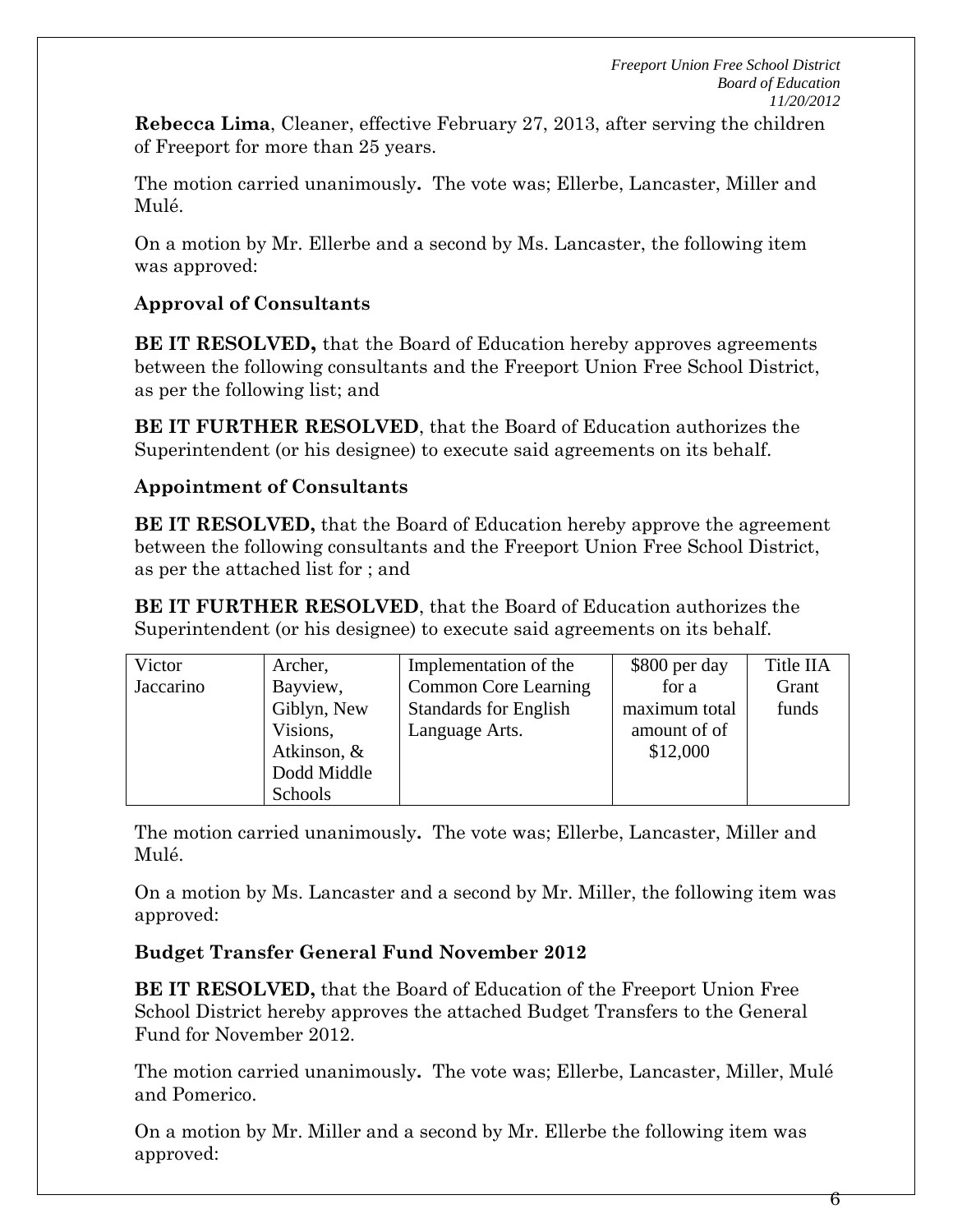$\gamma$ 

## **Resolution for the Approval of Capital Project Change Order #1 – Bayview Avenue School – HVAC Upgrade**

**WHEREAS,** the Board of Education of the Freeport Union Free School District recognizes that in performing additions, alterations and renovations to its facilities, certain changes may occur after the award of contracts, and

**WHEREAS,** the Board of Education of the Freeport Union Free School District similarly recognizes the need for the timely approval of changes in the work to facilitate the progress and completion of projects in accordance with established schedules;

**NOW, THEREFORE, BE IT RESOLVED,** that the Board of Education of the Freeport Union Free School District hereby approves Change Order #1 attached to this resolution.

The motion carried unanimously**.** The vote was; Ellerbe, Lancaster, Miller and Mulé.

## **Questions from the Public**

The public was given the opportunity to address the Board of Education. Each speaker was allowed to address the Board for four minutes on any topic.

## **Superintendents Further Comments**

Dr. Kuncham called upon Mrs. Amanda Muldowney, Principal of Leo F. Giblyn School. Mrs. Muldowney stated that the children of Giblyn have all been settled in the elementary schools in Freeport (Columbus Avenue, Bayview Avenue, Archer Street and New Visions). They have been warmly welcomed to their host schools. She remarked that every detail has been looked at carefully to help the children that were displaced by the flooding from Hurricane Sandy. She also said that it was heartwarming how everyone came together to make it possible. She thanked the Administration, Teachers, Custodians, staff, parents and the children.

### **Executive Session**

At 9:25 p.m. Mr. Ellerbe moved to adjourn to executive session for one matter of negotiations and four matters of personnel. The motion was seconded by Mr. Miller and passed unanimously.

The vote was: Ellerbe, Lancaster, Miller and Mulé.

At 10:58 p.m., on a motion by Mr. Ellerbe and a second by Ms. Lancaster the Board returned to open session. The motion carried unanimously**.** The vote was; Ellerbe, Lancaster, Miller and Mulé.

## A**djournment**

At 10:59 p.m., with no other business, on a motion by Mr. Ellerbe and seconded by Mr. Miller, the Board adjourned the meeting. The motion carried